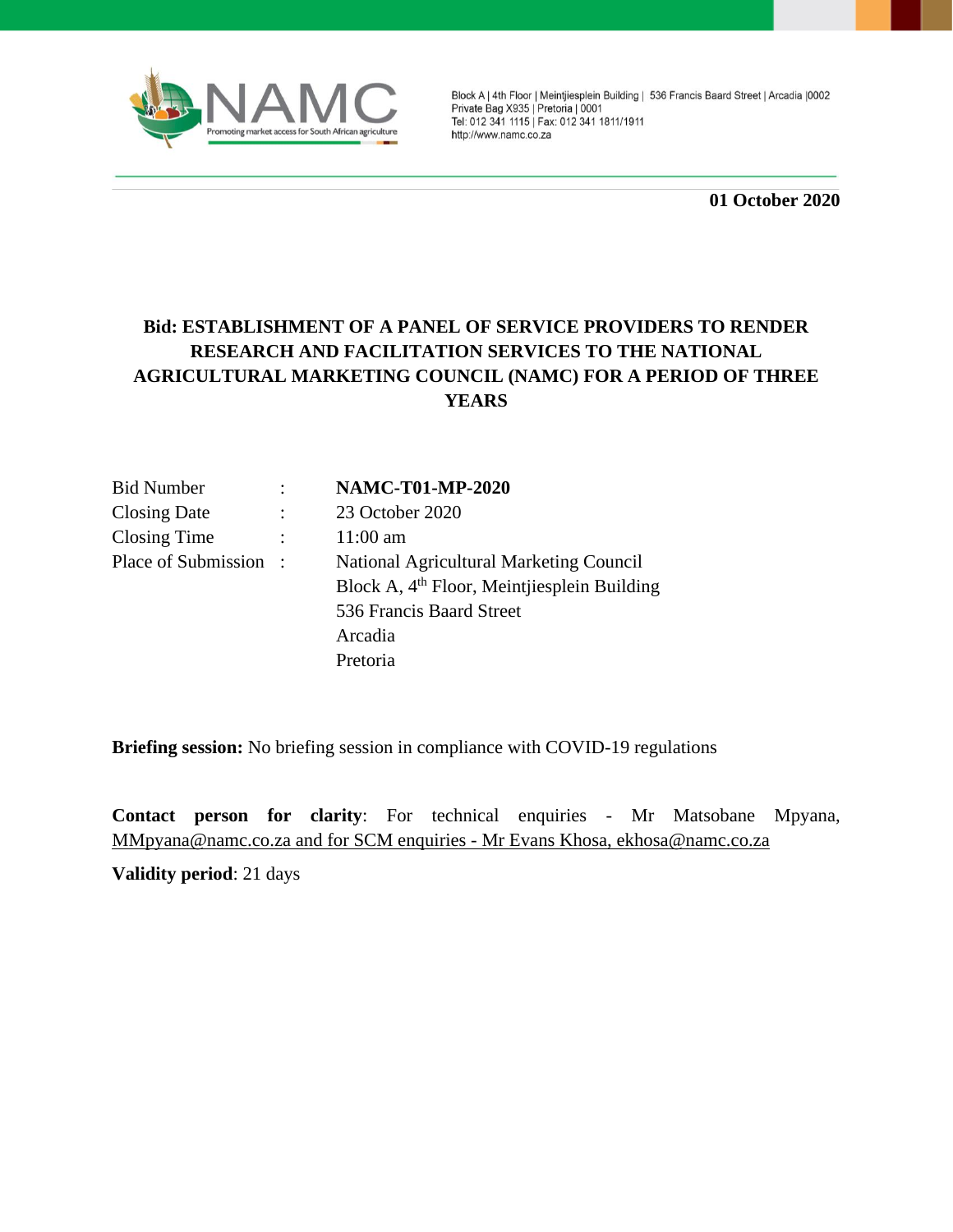## **FORMAT OF PROPOSAL**

| <b>Sections</b>  | <b>Title</b>                                                                   | <b>Guideline</b>                                                                                                                                                                                                                                                                                                                                                                                                                                                                                                                  |  |
|------------------|--------------------------------------------------------------------------------|-----------------------------------------------------------------------------------------------------------------------------------------------------------------------------------------------------------------------------------------------------------------------------------------------------------------------------------------------------------------------------------------------------------------------------------------------------------------------------------------------------------------------------------|--|
| <b>Section 1</b> | Annexure A<br>Selection of sub-sector                                          | Bidder to select subsector or group commodity<br>relevant to the proposal                                                                                                                                                                                                                                                                                                                                                                                                                                                         |  |
| <b>Section 2</b> | Annexure B<br>Proposal per subsector<br>Minimum 2 pages and<br>maximum 5 pages | Subsectors or commodity group to be.<br>INDEXED clearly: e.g. Grains or Red Meat<br>Bidder must illustrate the degree to which the<br>methodology proposed is sound, professional,<br>realistic, perspiratory and logical in line with<br>functional areas of the scope and commodity<br>selected. This means proposal must illustrate<br>the Bidders experience and knowledge in the<br>selected subsector focusing:<br>Commodity value chain research<br>Market and industry structures<br>Concentration and competitive issues |  |
|                  |                                                                                | Identifying investable opportunities<br>Identifying enabling policy environment                                                                                                                                                                                                                                                                                                                                                                                                                                                   |  |
| <b>Section 3</b> | Mandatory<br>Requirements                                                      | Mandatory returnables for compliance purposes                                                                                                                                                                                                                                                                                                                                                                                                                                                                                     |  |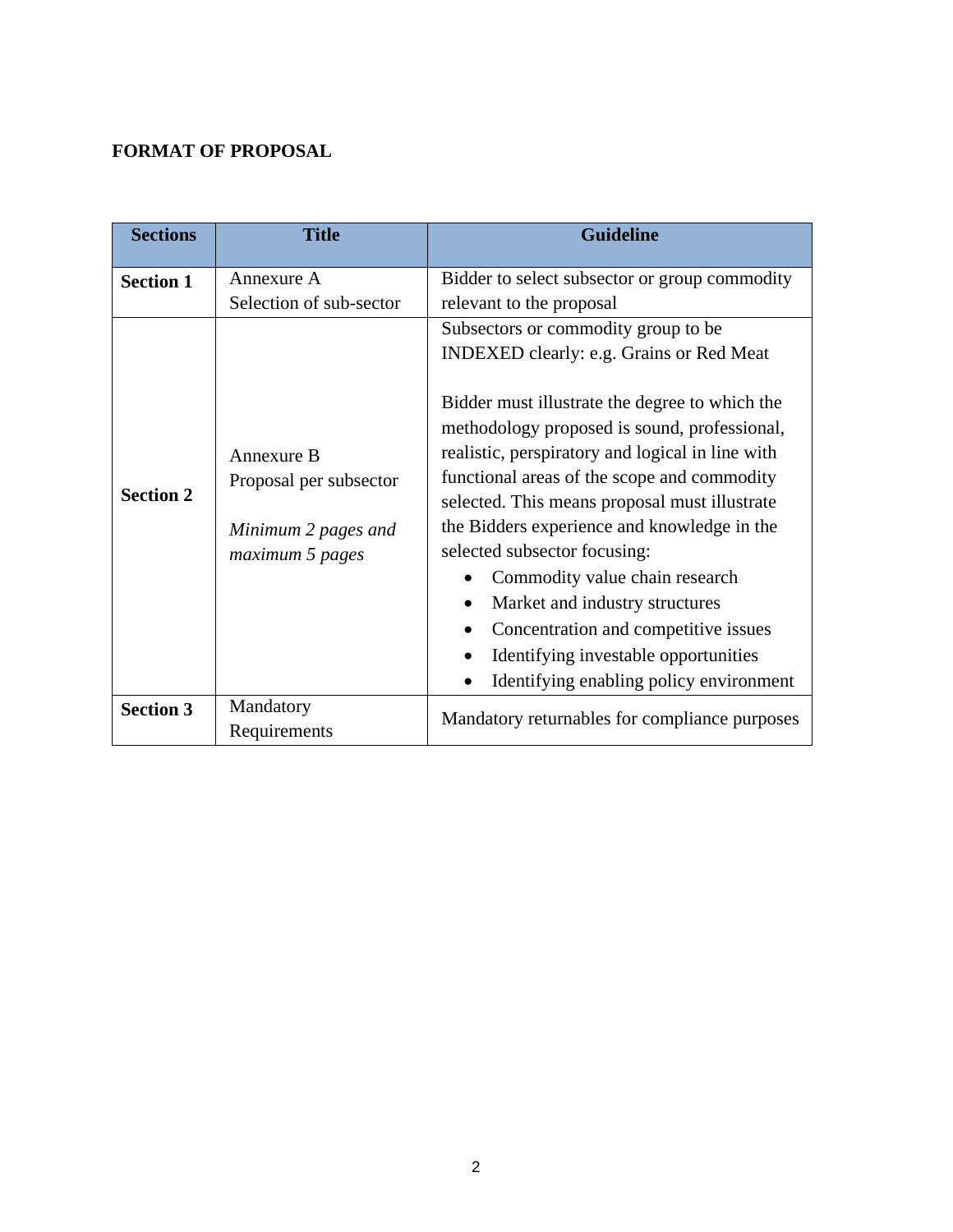### **DEFINITIONS AND ABBREVIATIONS**

- 1.1 **B-BBEE** means black broad-based economic empowerment;
- 1.2 **B-BBEE** status level of contributor means the B-BBEE status received by a measured entity based on its overall performance using the relevant scorecard contained in the Codes of good practice on Black Economic Empowerment, issues in terms of section 9(1) of the Broad-Based Black Economic Empowerment Act;
- 1.3 **Bid** means a written offer in a prescribed or stipulated form in response to an invitation by NAMC for the provision of goods and services, through price quotations, advertised competitive tendering processes or proposals;
- 1.4 **BBBEE Act** means the Broad Based Black Economic Empowerment Act, 2003 (Act No. 53 of 2003), as amended;
- 1.5 **Consortium or joint venture** means an association of persons for the purpose of combining their expertise, property, capital, skill and knowledge in an activity for the execution of a contract or bid advertised by the NAMC;
- 1.6 **Contract** means the agreement that results from the written acceptance of a bid by the NAMC and successful negotiation and signature of same by both parties delegated authorities;
- 1.7 **Functionality** means the measurement according to predetermined norms, as set out in the bid documents, of a service or commodity that is designed to be practical and useful, working or operating, taking into account among other
- 1.8 **Management** means an activity inclusive of control and performed on a daily basis, by any person who is a principal executive officer of the company, by whatever name that person may be designated, and whether or not that person is a director;
- 1.9 **Ownership** means the percentage ownership and control, exercised by individuals within an enterprise;
- 1.10 **Validity Period** means the time period for which price quotation for the provision of goods and services shall remain valid, in this case, being a period of 21 (twentyone) days;
- 1.11 **PPPFA** means the Preferential Procurement Policy Framework Act, 2000 (Act No 5 of 2000);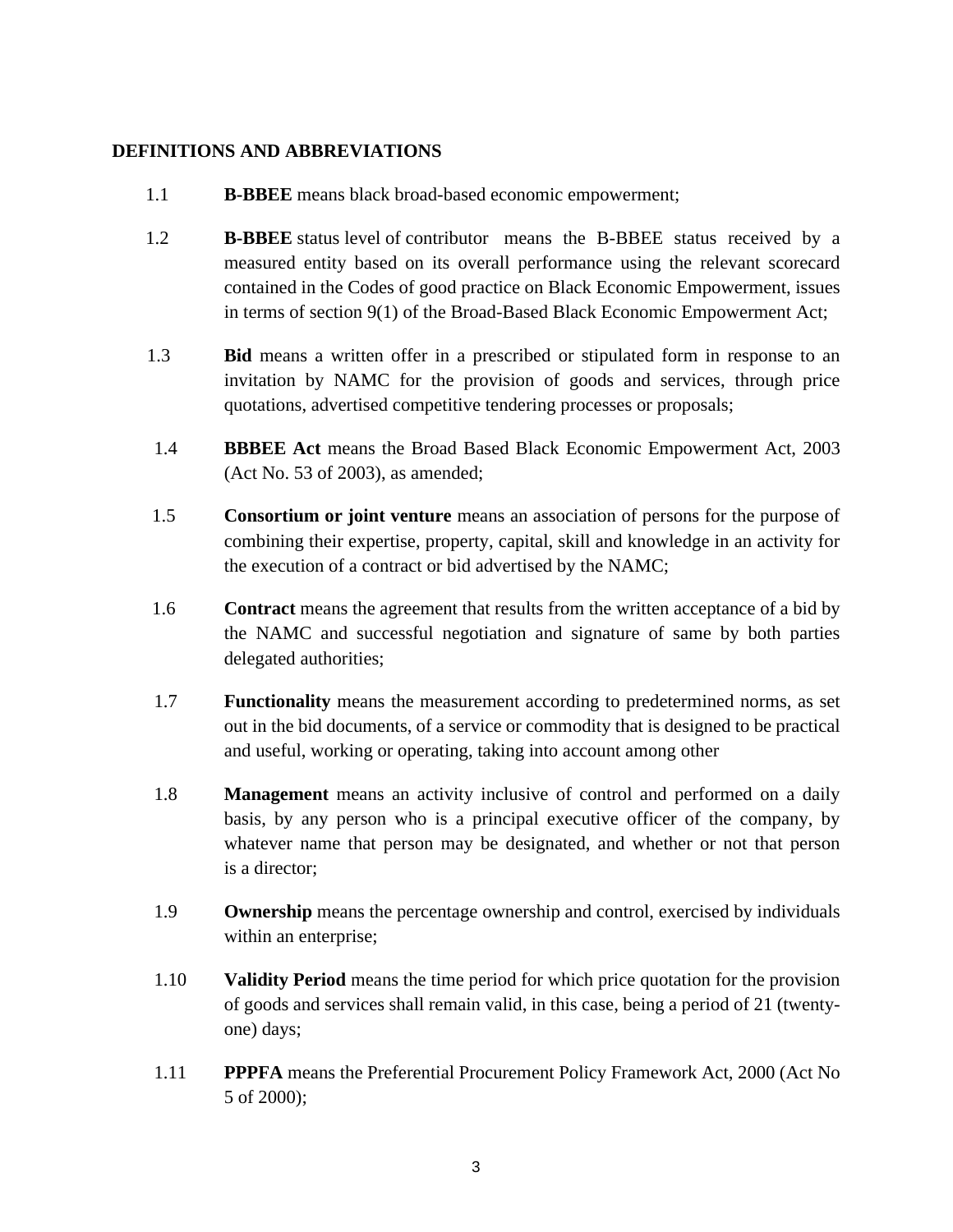## **INTRODUCTION AND BACKGROUND**

The National Agricultural Marketing Council (NAMC) was established in terms of sections 3 and 4 of the Marketing of Agricultural Products Act, No. 47 of 1996 (hereinafter referred to as the MAP Act), as amended by Act No. 59 of 1997 and Act No. 52 of 2001. The mandate, as spelled out in the MAP Act, reads as follows:

*"The NAMC shall, when requested by the Minister or of its own accord, investigate the establishment, continuation, amendment or revocation of statutory measures and other regulatory measures affecting the marketing of agricultural products, evaluating the desirability, necessity or efficiency of the measures and, if necessary, proposing alternatives to the establishment, continuation, amendment or repeal of a statutory measure or other regulatory measure and report to and advise the Minister accordingly".*

Furthermore, section 9 (1) (e) of the MAP Act stipulates that the NAMC may undertake investigations and advise the Minister regarding:

- a) Agricultural marketing policy and its application
- b) The coordination of agricultural marketing policy in relation to national economic, social and development policies and international trends and developments
- c) The effect that the marketing of products has on the objectives mentioned in section 2 (2) of the MAP Act.

## **PURPOSE AND OBJECTIVES OF THE PROJECT**

Additional to the aforementioned functions, the NAMC has been tasked by the Minister of Agriculture, Land Reform and Rural Development (DALRRD) to coordinate the research and formulation of the agriculture and agro-processing master plan (AAMP). The specific roles of the NAMC in coordinating the AAMP included:

- a) Coordinate the development of an economic recovery and growth plan for the agriculture and agro-processing sectors;
- b) Facilitate the development of the AAMP in compliance with the framework developed by the Department of Trade, Industry and Competition (DTIC);
- c) Engage with relevant DALRRD and provincial departments to develop a detailed implementation and monitoring and evaluation framework for the afore-mentioned agrofood economic recovery and growth plan;
- d) Coordinate consultations with all sector stakeholders including provincial and local government, business, labour and civil society with the purpose of soliciting their respective contributions and commitments towards the implementation of the AAMP.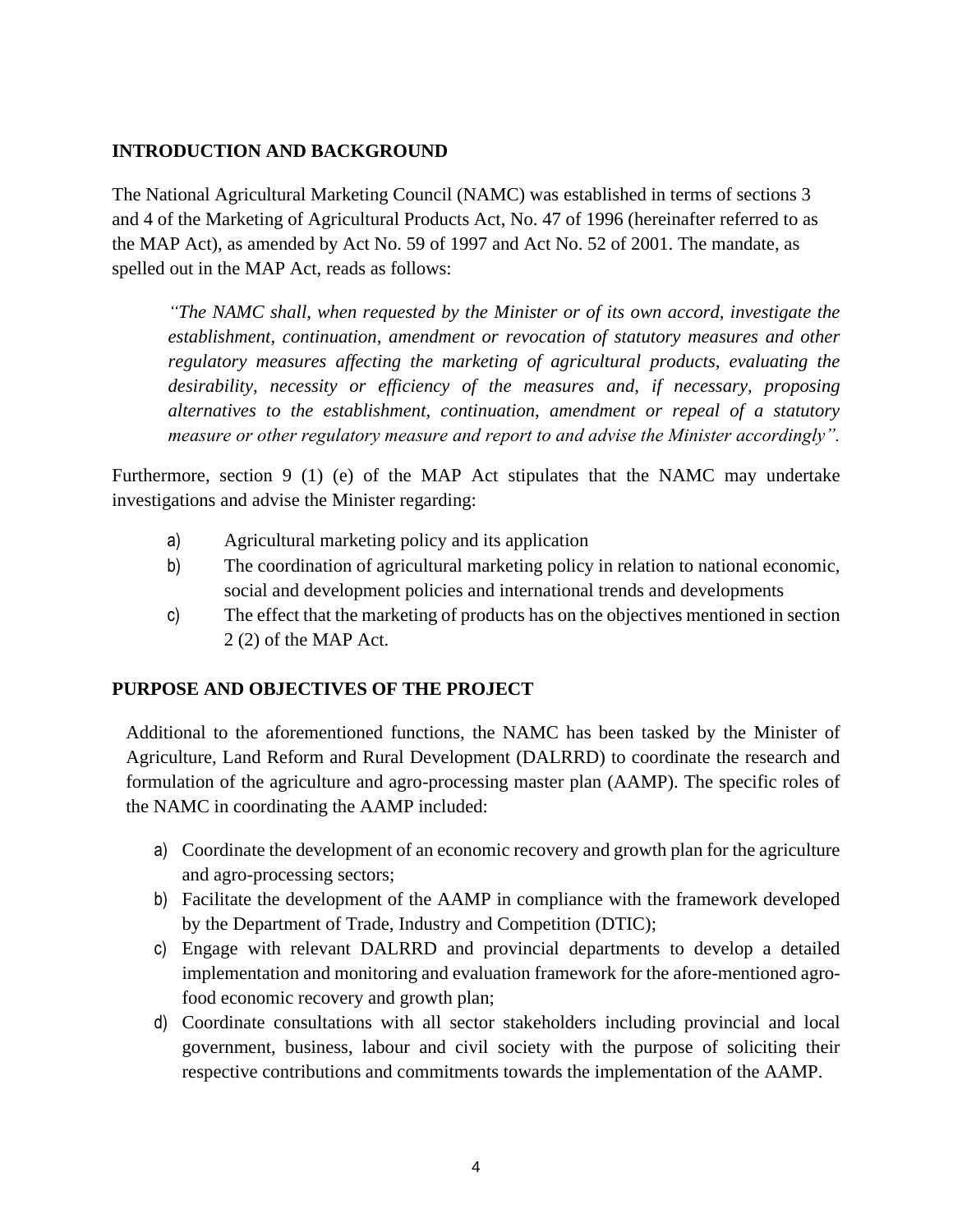## **SCOPE OF WORK**

The NAMC is coordinating the agriculture and agro-processing master plan which entails conducting research, economic modelling and analysis of agriculture and food value chains, policy evaluation, project monitoring and evaluation and facilitating engagements with industries, labour, civil society and all three spheres of government to ensure the master plan is made up of strategic and technical inputs from all stakeholders. The NAMC invites written proposals from suitably qualified service providers to render research, economic analytical tools and facilitation services to the NAMC.

### **REQUIRED COMPETENCIES**

The services providers must demonstrate the following expertise and experience:

- ❖ Knowledge and experience in agriculture and food value chains research;
- ❖ Practical knowledge or lived experience of rural and smallholder farming;
- ❖ Understanding of agriculture and food policy and trade environment;
- ❖ Understanding and knowledge of agricultural marketing and investment climate;
- ❖ Experience in facilitation of stakeholder engagements and policy formulation;
- ❖ Experience in project management and evaluation, in particular in the agricultural sector;
- ❖ Knowledge of economic assessment tools to evaluate policy and strategies

## **FACILITATION SERVICES**

Bidders that have experience in providing facilitation services to guide the multi-stakeholder engagements and strategy formulation are requested to submit their bids. During the execution of the facilitation services, the following would be required:

- ❖ Facilitate the engagement amongst government, labour, business and civil society
- ❖ Assist stakeholders to reach consensus on reforms and interventions;
- ❖ Assist multi-stakeholder to reach consensus on targets and commitment of growing the commodity value chains in an inclusive, competitive and sustainable manner.

### **RESEARCH SERVICES**

Bidders that have experience in conducting research and economic modelling in the agriculture and food sectors are requested to submit their bids. During the execution of research services, the following would be required, in the relevant area of expertise:

❖ Conduct research to unpack the structure, performance and conduct of various agriculture and food value chains;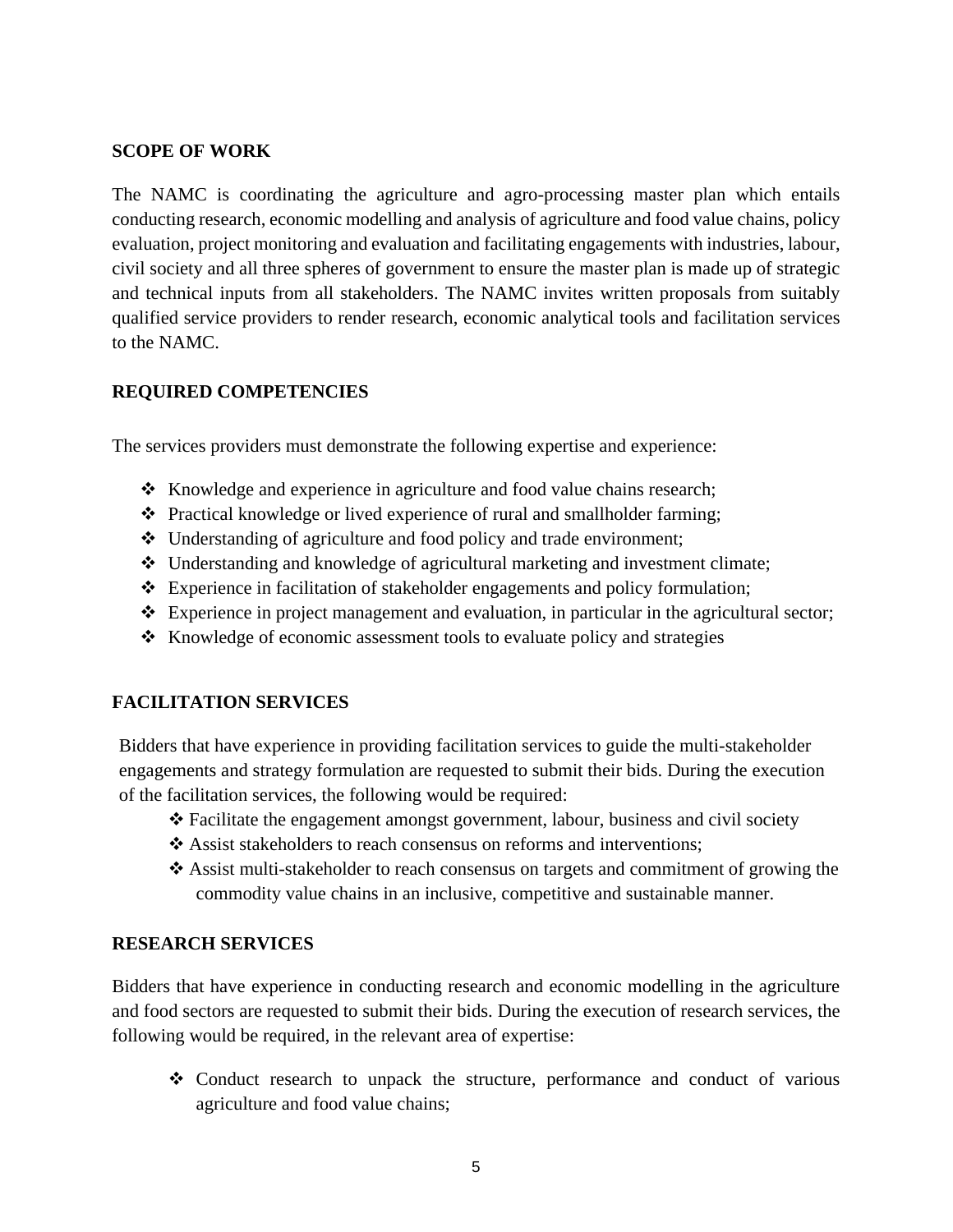- ❖ Build economic and forecasting models for agriculture and food sector
- ❖ Consideration of unique investable opportunities, given market competitive forces

## **EVALUATION CRITERIA**

## 1 General

Proposals will be evaluated in the following Phases:

| Phase          | Description                                                                                                                                                                                                                                                                                                                                                                                                                                                |  |  |  |
|----------------|------------------------------------------------------------------------------------------------------------------------------------------------------------------------------------------------------------------------------------------------------------------------------------------------------------------------------------------------------------------------------------------------------------------------------------------------------------|--|--|--|
| $\mathbf{1}$   | Compliance with Mandatory Requirements as listed in section 3                                                                                                                                                                                                                                                                                                                                                                                              |  |  |  |
| $\overline{2}$ | Meeting the minimum functionality criteria                                                                                                                                                                                                                                                                                                                                                                                                                 |  |  |  |
|                | The proposals or bids will be evaluated in terms of functionality                                                                                                                                                                                                                                                                                                                                                                                          |  |  |  |
|                | criteria.                                                                                                                                                                                                                                                                                                                                                                                                                                                  |  |  |  |
|                | Bidders are expected to score a minimum of 70% to be considered<br>$\bullet$<br>for further evaluation.                                                                                                                                                                                                                                                                                                                                                    |  |  |  |
|                | Only three (3) bidders will be shortlisted per subsector or commodity<br>$\bullet$<br>group aligned with the minimum threshold for functionality.                                                                                                                                                                                                                                                                                                          |  |  |  |
|                | The appointment letters will be awarded to three (3) bidders that will<br>٠                                                                                                                                                                                                                                                                                                                                                                                |  |  |  |
|                | score the highest points for functionality as per subsector or                                                                                                                                                                                                                                                                                                                                                                                             |  |  |  |
|                | commodity group.                                                                                                                                                                                                                                                                                                                                                                                                                                           |  |  |  |
| 3              | (Price and B-BBEE).                                                                                                                                                                                                                                                                                                                                                                                                                                        |  |  |  |
|                | After issuing the appointment letters, the NAMC will formulate a panel of<br>shortlisted bidders per subsector or commodity group where quotations will<br>be requested on a rotational basis (the preference point system and the scope<br>of work will be disclosed through request for quotations (RFQs) for pricing<br>purposes). Thereafter, the purchase order will be issued to the bidder who<br>will score the highest points in terms of B-BBEE. |  |  |  |
|                | The three (3) bidders that will score the highest points for functionality per<br>subsector or commodity group will be considered for evaluation in terms of<br>Price and B-BBEE. The bids evaluated further in accordance with the 80/20<br>preference point system, as contemplated in the Preferential Procurement<br>Policy Framework Act 5 of 2000.                                                                                                   |  |  |  |
|                |                                                                                                                                                                                                                                                                                                                                                                                                                                                            |  |  |  |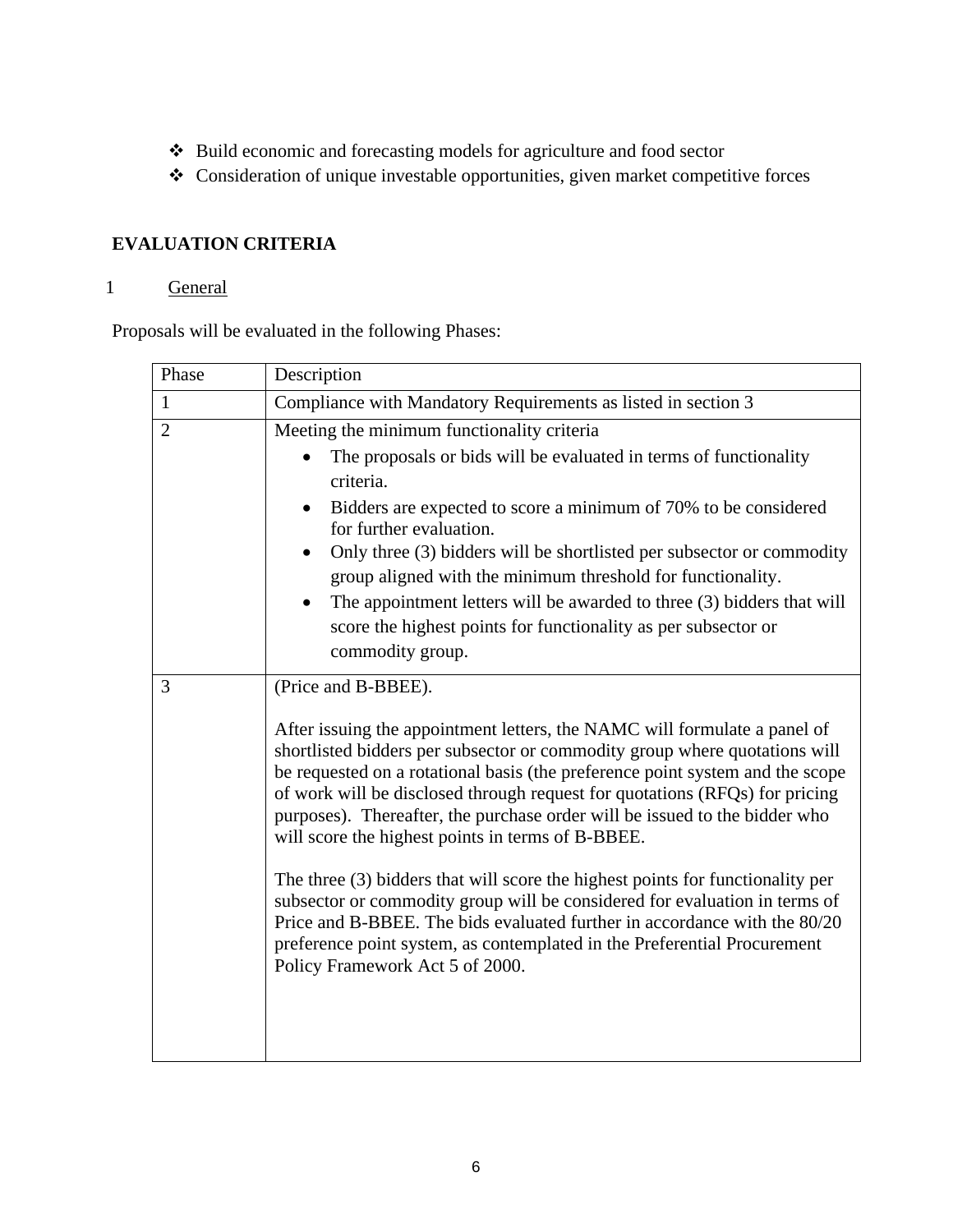# **Section 3: Mandatory Requirements**

1. Mandatory Requirements phase

## **No tender will be evaluated further for approval without the following documentations:**

- Completion of Annexure A: Bidders must select a subsector or commodity group of their choice, *failure to adhere to this instruction will result in automatic disqualification.*
- Application form to be registered on NAMC database *(complete and sign)*
- Original Tax Clearance or Tax Compliance Status Pin Issued Certificate
- Original BEE certificate or certified copy
- Central Supplier Database (CSD) Summary Report
- Copy of company registration (Companies and Intellectual Property Commission) (CK1)
- Certified ID Copies of Company Directors/Partners / Trustees (whichever is applicable).
- SBD 4, SBD 6.1, SBD 8, SBD 9 (*All documents to be completed and signed*)
- General Condition of contract (*All pages to be initialised and the last page should be signed*)
- NB! All bidders are required to submit one original proposal and four copies of their proposal (In total there must be 5, a single proposal will not be accepted therefore; bidders will be disqualified automatically)

## **Functionality**

| Criteria                                                                                                                                           | Weighting |
|----------------------------------------------------------------------------------------------------------------------------------------------------|-----------|
| Three years' experience of the bidder in the agriculture and food sector. A minimum                                                                | 10        |
| of three reference letters.                                                                                                                        |           |
| Understanding of the agricultural or subsector $-$ evaluation of Annexure B                                                                        |           |
| two (minimum)-five (maximum) pager proposal illustrating bidders<br>experience and understanding of the selected subsector in agriculture and food | 40        |
| Practical knowledge and/ or lived experience in rural and smallholder farming and                                                                  |           |
| developmental issues. List three previous projects that included smallholder farming.                                                              | 20        |
| <b>Black Ownership of company</b>                                                                                                                  | 20        |
| Black Female or Youth Ownership of company                                                                                                         | 10        |
| Total                                                                                                                                              | 100       |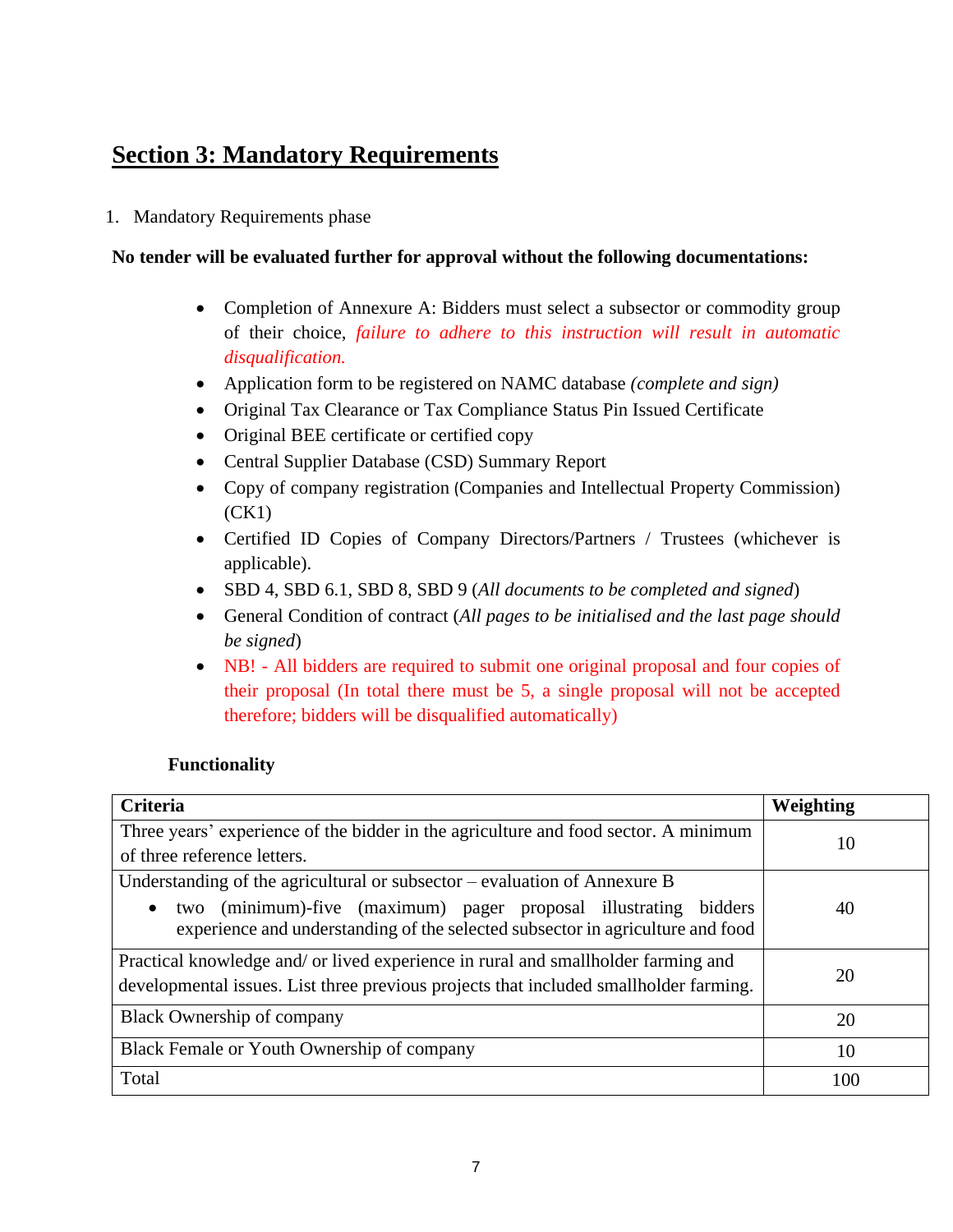- 2.1 The NAMC reserves the right to withdraw or amend these terms of reference by notice in writing to all parties who have received the terms of reference prior to the closing date.
- 2.2 The cost of preparing of bids will not be reimbursed.

#### 3 Reasons for rejection

3.1 The NAMC reserves the right to reject bids that are not according to specification/Terms of Reference. Bidders must clearly indicate compliance or noncompliance with specification/Terms of Reference.

- 3.2 Bidders shall not contact the NAMC on any matter pertaining to their bid from the time the bids are closed to the time the bid has been adjudicated. Any effort by a bidder to influence the bid evaluation, bid comparisons or bid award decisions in any matter, may result in rejection of the bid concerned.
- 3.3 The NAMC shall reject a submission if the Bidder has committed a proven corrupt or fraudulent act in competing for a particular contract.
- 3.4 The NAMC may disregard any submission if that Bidder, or any of its directors -
	- have abused the Supply Chain Management (SCM) system of any Government Department/ institution;
	- have committed proven fraud or any other improper conduct in relation to such system;
	- have failed to perform on any previous contract and the proof thereof exists; and/or
	- Is restricted from doing business with the public sector if such a bidder obtained preferences fraudulently or if such bidder failed to perform on a contract based on the specific goals.

4 Cancellation of Bid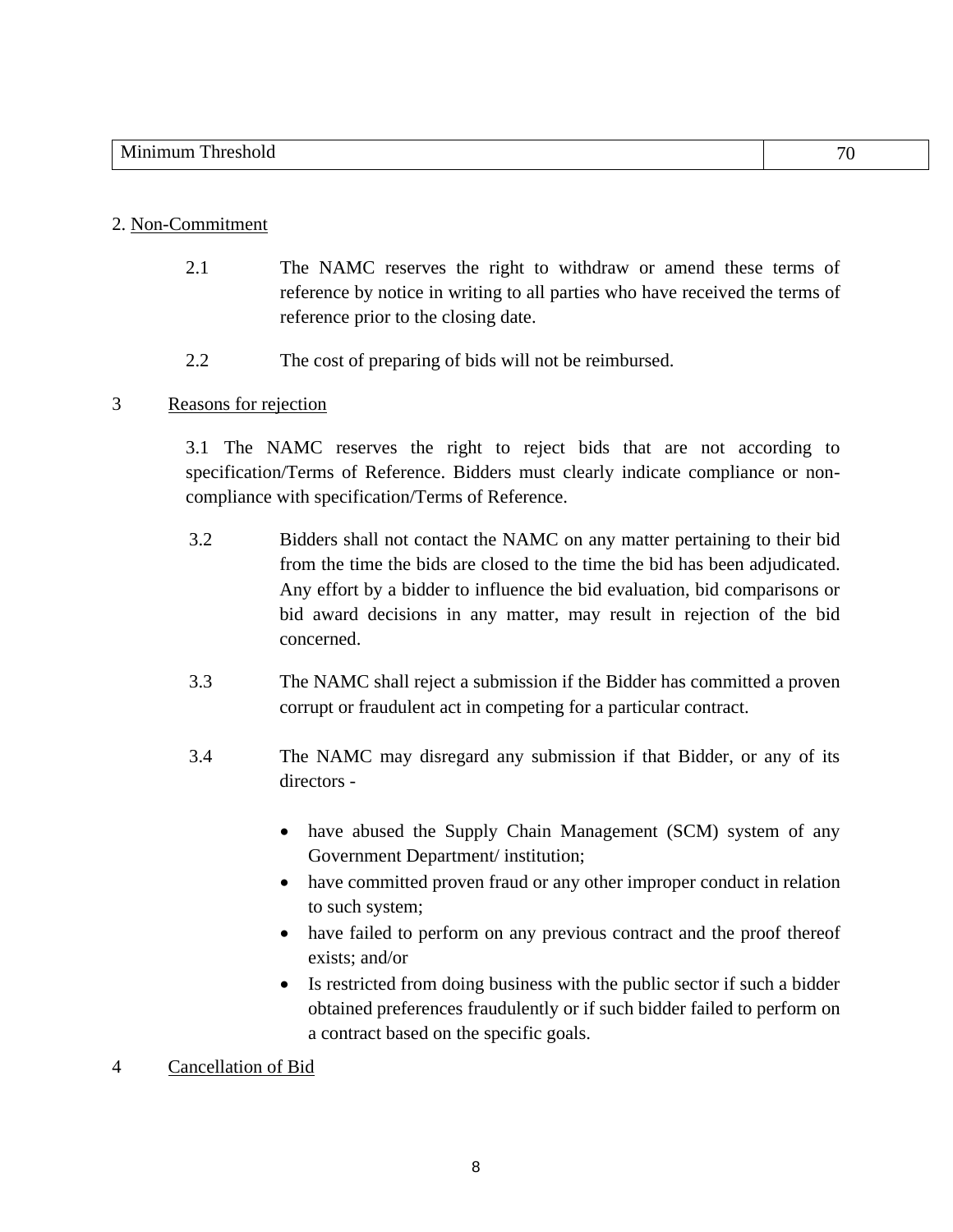- 4.1 The NAMC may prior to the award of a bid, cancel a bid for the following reasons -
	- due to changed circumstances, there is no longer a need for the goods or services requested;
	- funds are no longer available to cover the total envisaged expenditure;
	- no acceptable bids are received.
- 4.2 The NAMC may after award of the tender but before conclusion of a contract, cancel a bid for the following reasons-
	- due to change of circumstances, there is no longer a need for the goods or services requested;
	- funds are no longer available to cover the total envisaged expenditure.

## 5. Clarifications

Any clarification required by a bidder regarding the meaning or interpretation of the document, or any other aspect concerning the submission, is to be requested in writing e-mail to [MMpyana@namc.co.za](mailto:MMpyana@namc.co.za)

### 6. Receipt of Bids

Each bid shall be in writing using non-erasable ink and shall be submitted on the official document of Bid issued with the bid documents. The bid shall be submitted in a separate sealed envelope with the name and address of the bidder, the bid number and title, the bid box number (where applicable), and the closing date indicated on the envelope. The envelope shall not contain documents relating to any bid other than that shown on the envelope.

The onus shall be on the bidder to place the sealed envelope in the official marked locked bid box provided for this purpose, at the designated venue, not later than

the closing date and time specified in the bid notice.

Postal bids will be accepted for consideration only if they are received in sufficient time to be lodged in the appropriate bid box by the closing time for such bids, it being understood that NAMC disclaims any responsibility for ensuring that such bids are in fact lodged in the bid box. Proof of posting of a bid will not be accepted as proof

of delivery to the appropriate place for the receipt of bids.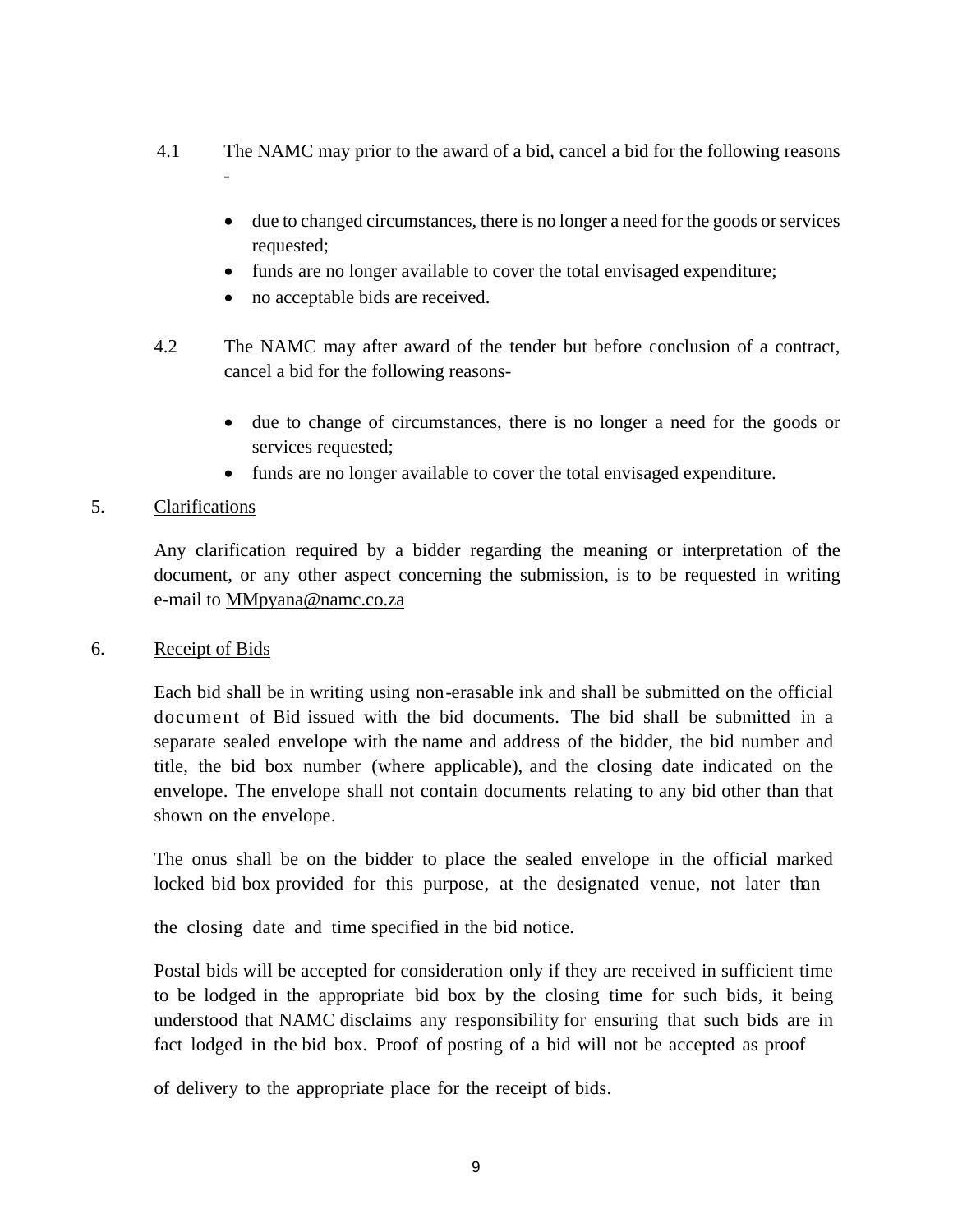Documents submitted on time by bidders shall not be returned and shall remain the property of the NAMC.

#### 7. Late Bids

Bids received late shall not be considered. A bid will be considered late if arrived only one second after 11h00 or any time thereafter. The tender box shall be locked at exactly 11h00.

Bids received late shall be returned unopened. Bidders are therefore strongly advised to ensure that bids be dispatched allowing enough time for any unforeseen events that may delay the delivery of the bid.

### 8. Presentations

The NAMC might require presentations at a stipulated date and time from short-listed bidders as part of the bid process.

### 9. Service Level Agreement (SLA)

The SLA will set out the administration processes, service levels and timelines.

The award of a tender shall always be subject too successful negotiation and conclusion of an SLA / contract. There will be no binding agreement between the parties if a contract has not been concluded.

### 10. Contracting

Bidders are advised that a valid contract will only come into existence between the NAMC and the successful bidder after conclusion of successful negotiations and signature of the Contract by both parties' respective delegated authorities.

### I understand that:

### NAMC may: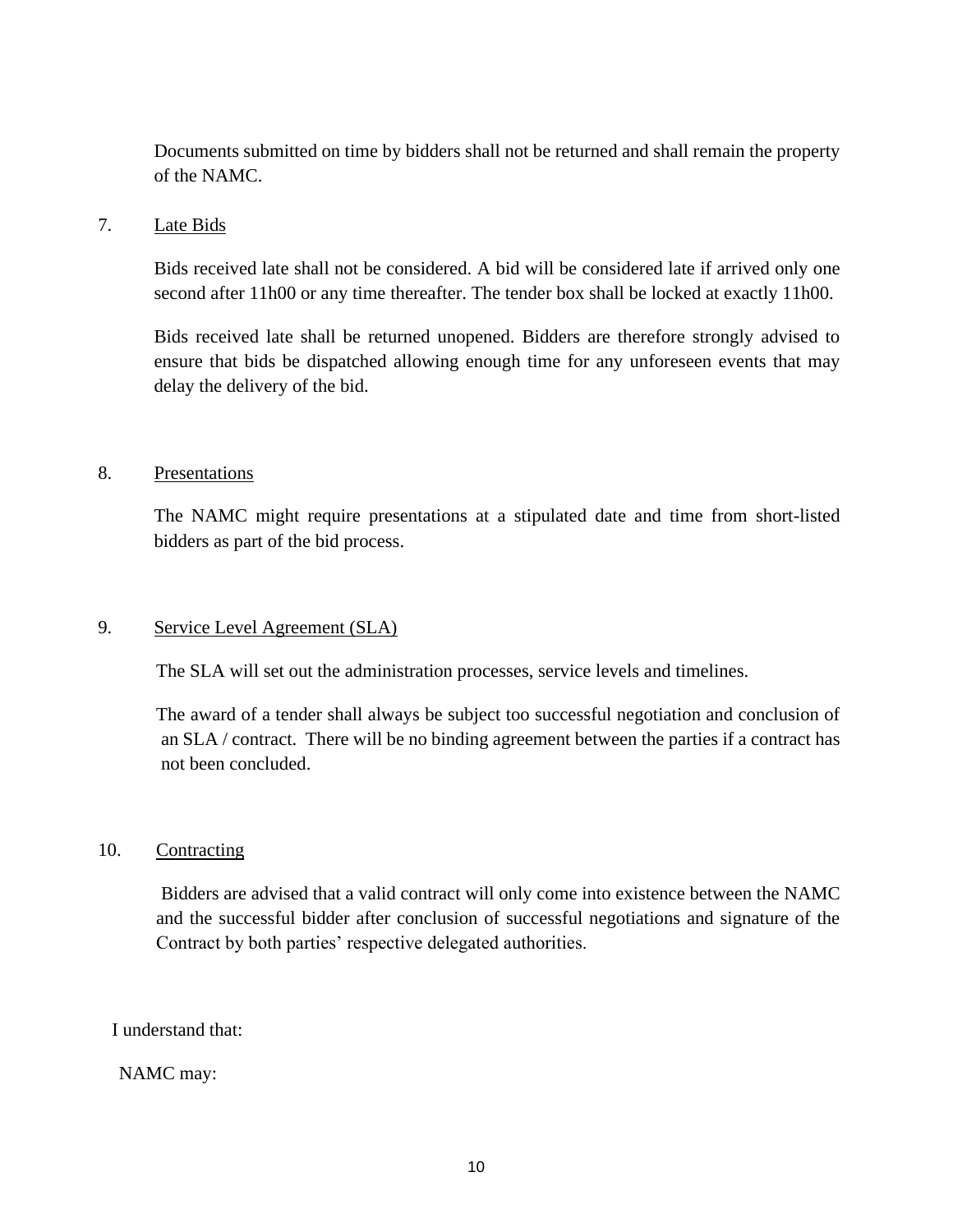- Disqualify the bidder from the bidding process;
- Recover all costs, losses or damages it has incurred or suffered as a result of the bidder's conduct
- Cancel the contract and claim any damages which has suffered as a result of having less favourable arrangements due to cancellation
- Restrict the bidder, its shareholders and directors or only shareholders and directors who acted on fraudulent basis, from obtaining business from any organ or state for a period not exceeding 10 years after audi alteram partem (hear the other side) rule has been applied; and
- Forward the matter for criminal prosecution

\_\_\_\_\_\_\_\_\_\_\_\_\_\_\_\_\_\_\_\_\_\_\_\_\_\_\_\_\_\_\_\_\_\_\_\_\_\_\_

| Thus signed and accepted on this | st / nd / rd / th day of |  |
|----------------------------------|--------------------------|--|
| at                               |                          |  |

Name of the bidder